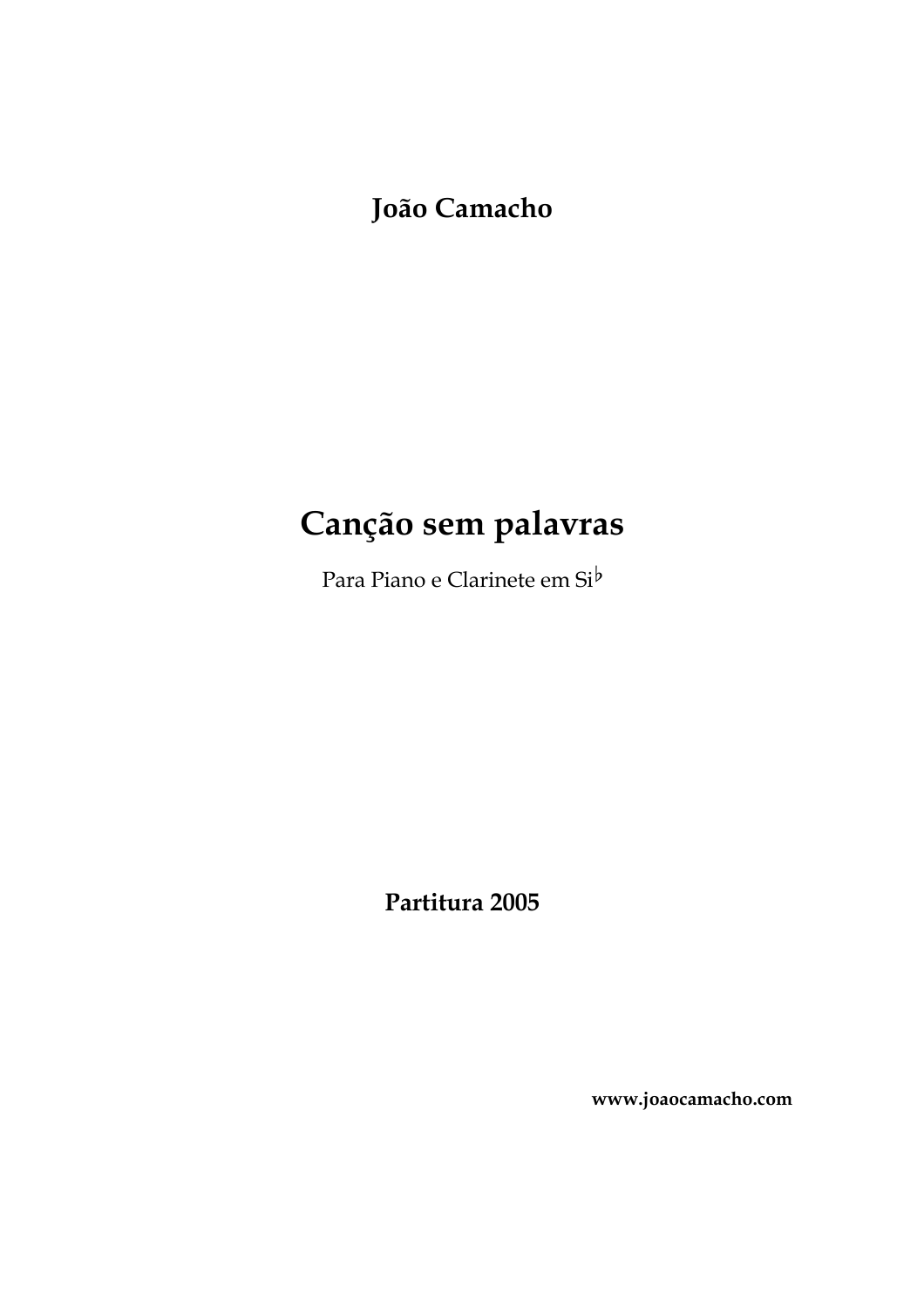## Canção sem palavras



**Copyright © João Camacho 2005 - www.joaocamacho.com**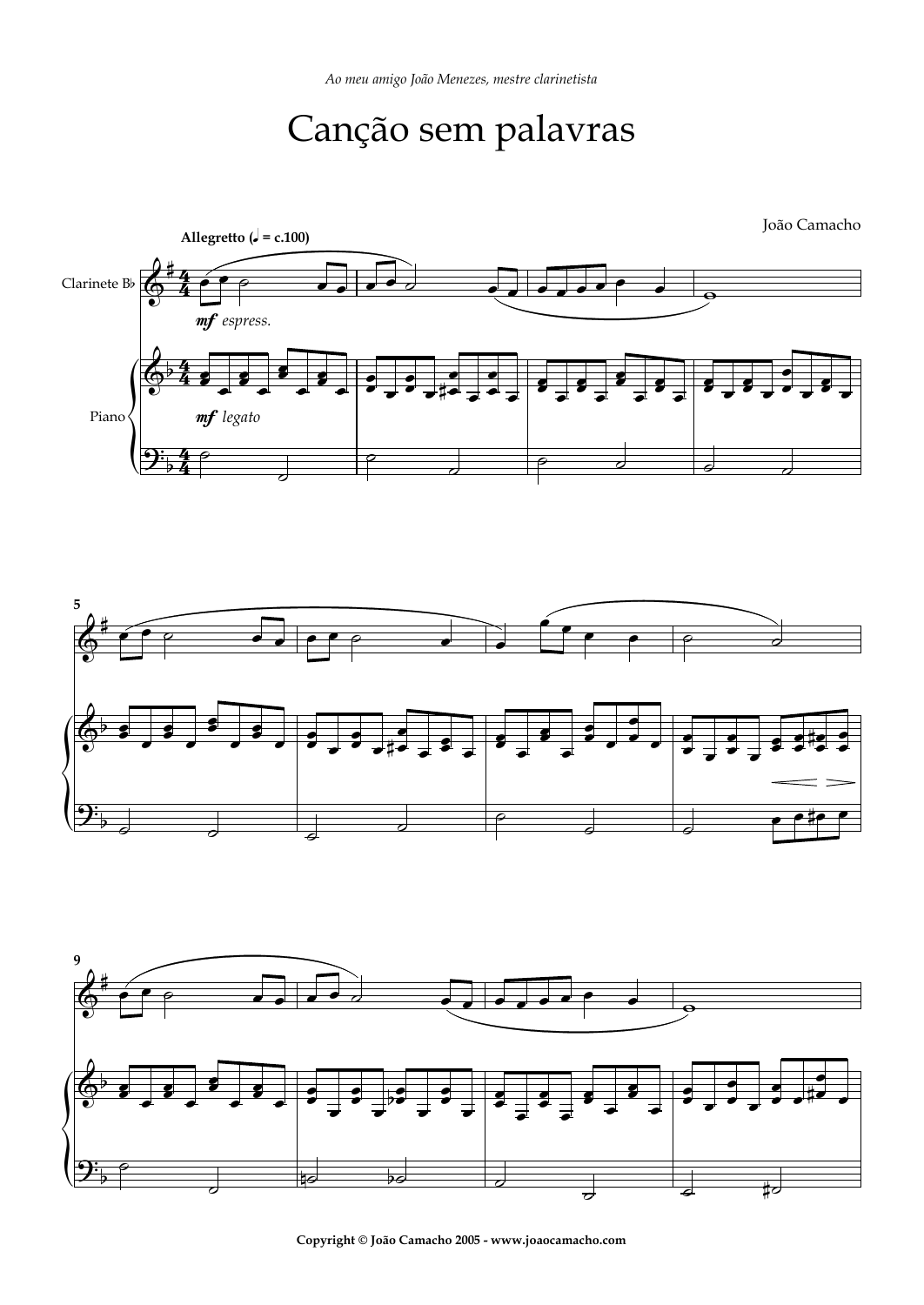







Copyright © João Camacho 2005 - www.joaocamacho.com

 $\overline{2}$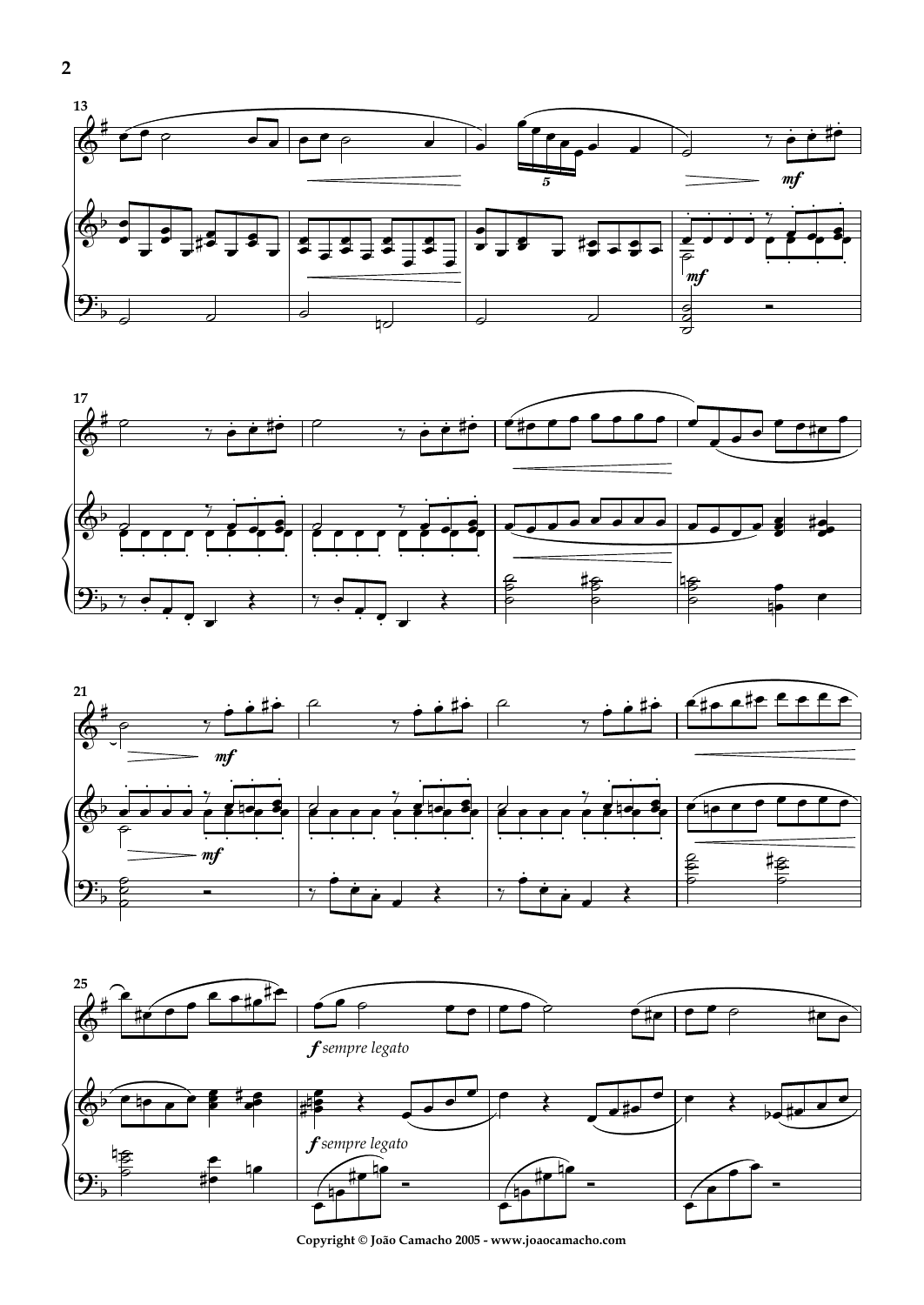







**Copyright © João Camacho 2005 - www.joaocamacho.com**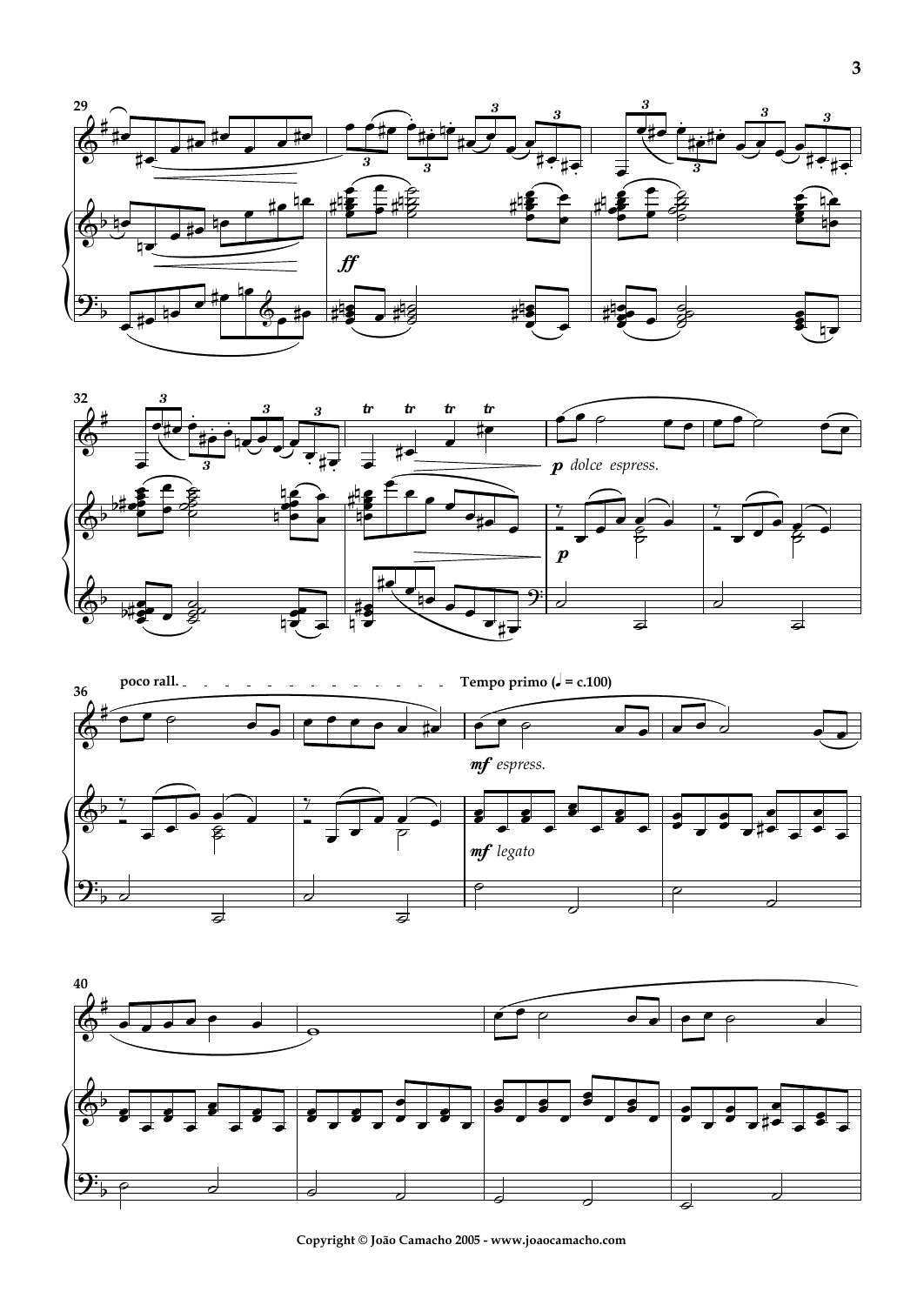







Copyright © João Camacho 2005 - www.joaocamacho.com

 $\overline{\mathbf{4}}$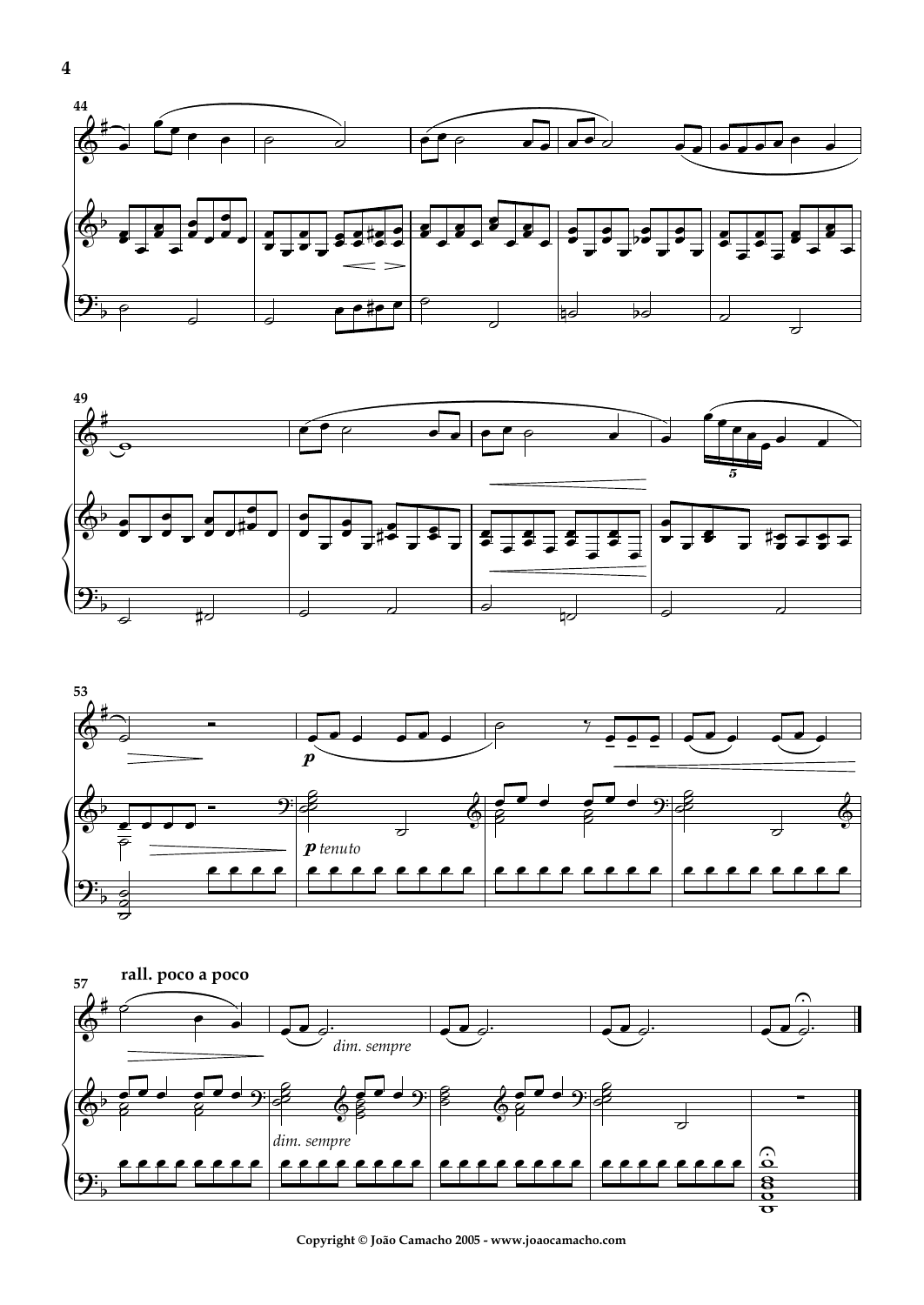# Canção sem palavras



**Copyright © João Camacho 2005 - www.joaocamacho.com**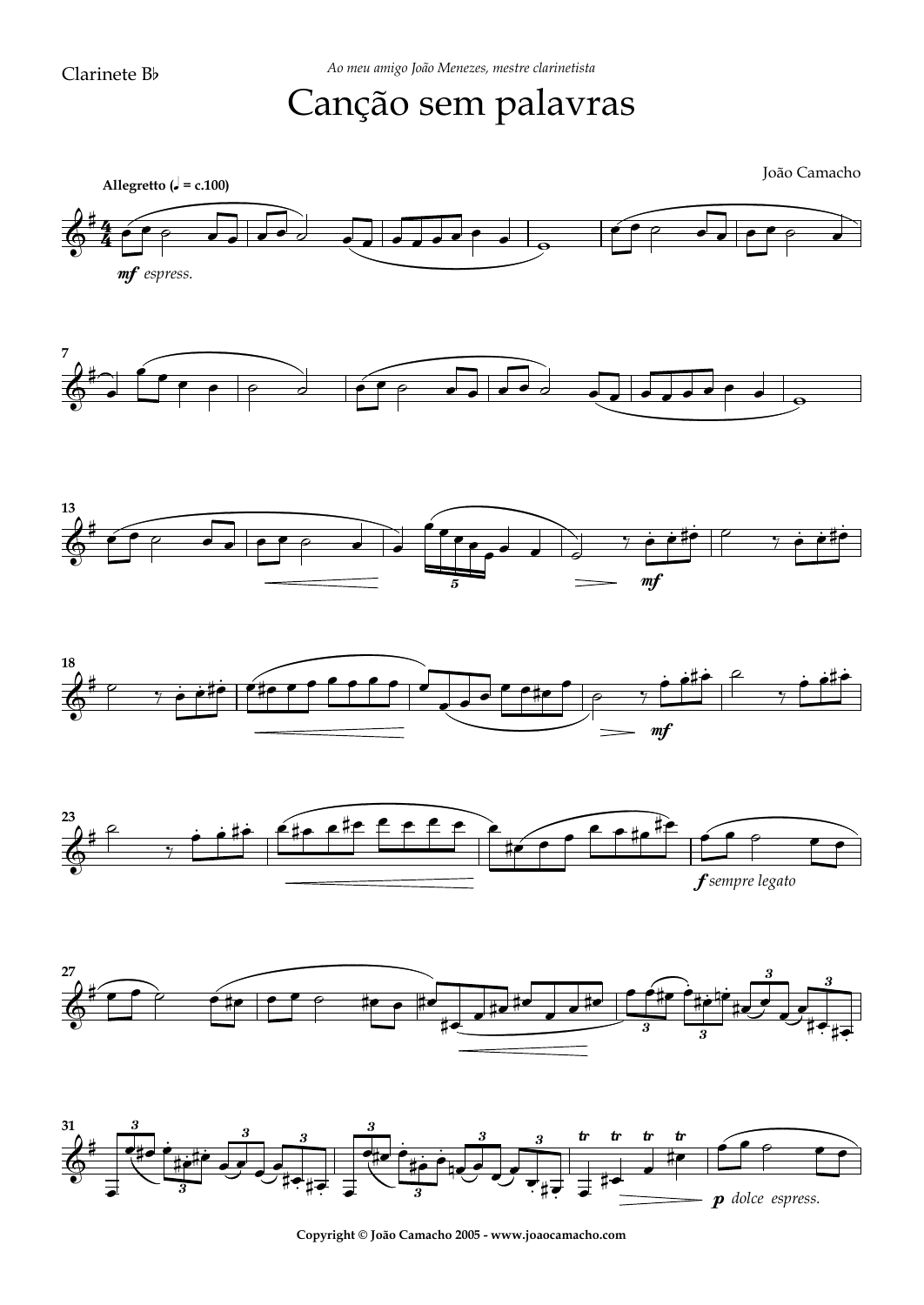#### Clarinete Bb